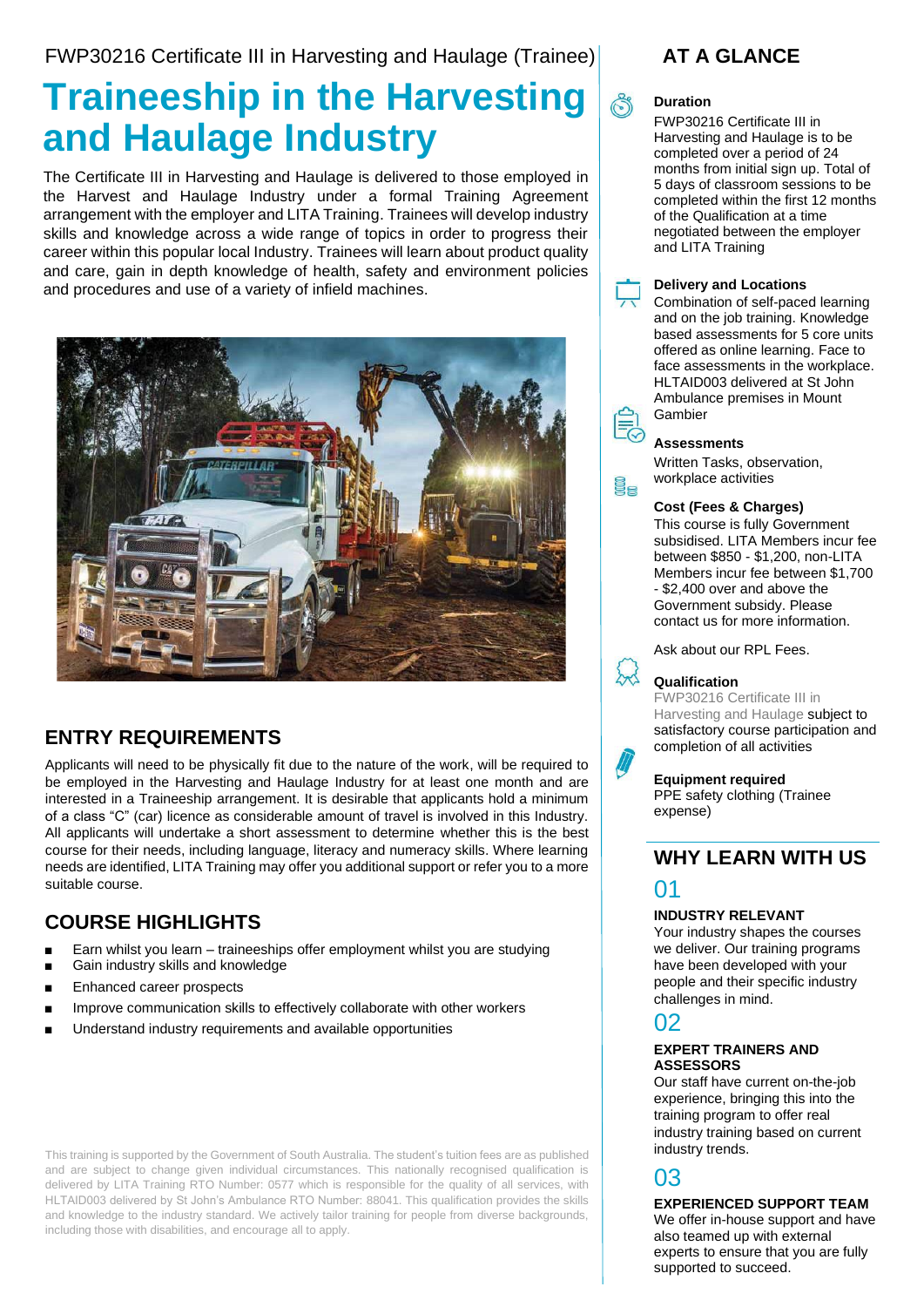

### **COURSE UNITS**

The units of competency listed below are an example of the units that would typically be included in this qualification. The program we deliver will be customised and contextualised to suit individual learning needs and objectives.

| <b>Unit Code</b>                             | <b>Unit Title</b>                                                    |
|----------------------------------------------|----------------------------------------------------------------------|
| Core Units (7)                               |                                                                      |
| BSBFLM312                                    | Contribute to team effectiveness                                     |
| FWPCOR2201 *                                 | Work effectively in the forest and forest products industry          |
| <b>FWPCOR2202 *</b>                          | Communicate and interact effectively in the workplace                |
| HLTAID003                                    | Provide first aid (delivered and assessed through St John Ambulance) |
| FWPCOR3201 *                                 | Implement safety, health and environment policies and procedures     |
| <b>FWPCOR3202 *</b>                          | Conduct quality and product care procedures                          |
| FWPCOR3203 *                                 | Evaluate fire potential and prevention                               |
| Suggested elective units: Elective Units (6) |                                                                      |
| AHCMOM213                                    | Operate and maintain chainsaws                                       |
| <b>FWPHAR3227</b>                            | Operate forwarder                                                    |
| <b>FWPCOT3259</b>                            | Operate four-wheel drive on unsealed roads                           |
| <b>FWPHAR3229</b>                            | Operate a single grip harvester                                      |
| RIIHAN308F                                   | Load and unload plant                                                |
| FWPCOT3270                                   | Grade and mark logs                                                  |
| RIIVEH201D                                   | Operate a light vehicle (Superseding)                                |
| <b>FWPHAR3228</b>                            | Operate loader                                                       |
| FWPHAR3225                                   | Operate excavator with log grapple                                   |
| <b>FWPHAR3226</b>                            | Operate feller buncher                                               |
| FWPHAR3230                                   | Operate skidder                                                      |
| <b>FWPHAR3215</b>                            | Operate a heavy production mobile chipper (Superseding)              |

\* Offered as online learning (knowledge-based assessment online – not practical elements)

Other electives may be offered: please enquire if you would like to discuss electives not identified in this brochure.

If you believe that you have previously completed one or more of the above units, please ask about our Credit Transfer service. If you believe that you have a range of work and life experiences that relate to one or more of these unit, please ask about our Recognition of Prior Learning (RPL) service. If eligible, you will not be required to undertake these units again with us.

On successful completion of this course, the Trainee will receive a certificate that acknowledges their attainment of a nationally recognised qualification.